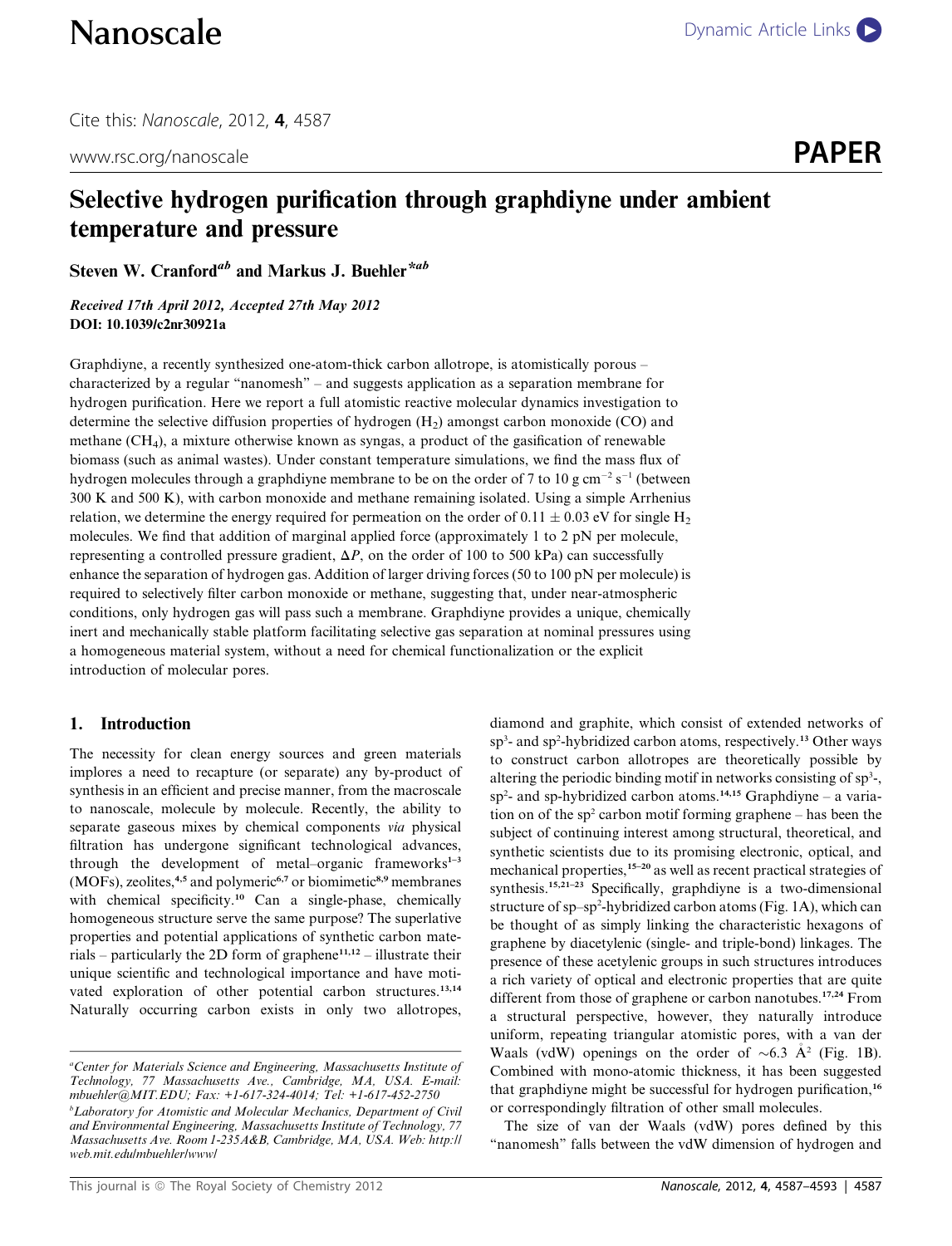

Fig. 1 Schematic and model of graphdiyne. (A) Chemical structure of graphdiyne, a two-dimensional structure of sp-sp<sup>2</sup>-hybridized carbon atoms with characteristic hexagons of graphene by diacetylenic (single- and triple-bond) linkages forming a repeating and regular nanomesh. (B) Full atomistic model of graphdiyne depicting the atomistic triangular pores, with van der Waals openings ( $A_{vdW}$ ) on the order of  $\sim$  6.3 Å<sup>2</sup>. The graphdiyne membrane employed here has dimensions on the order of 10 nm  $\times$  10 nm (approximately 250 exposed pores); graphdiyne edges are terminated with hydrogen atoms for stability.

methane/carbon monoxide, suggesting possible utilization as a separation membrane for hydrogen purification from syngas – a mix of  $H_2$ , CH<sub>4</sub>, and CO, commonly produced by the partial oxidation of methane,<sup>25</sup> as well as the gasification of renewable biomass<sup>26,27</sup> (such as animal waste<sup>28</sup> and sewage sludge<sup>29</sup>). The main components of syngas can be converted to valuable products.<sup>30</sup> As the permeance of a membrane is inversely proportional to its thickness,<sup>31</sup> several atomistically thin porous structures aimed for gas separation have been proposed, for example functionalized porous graphene,<sup>32-35</sup> multilayer carbon-based membranes,<sup>36–38</sup> or nanoporous silica.<sup>39–41</sup>

The effective pore size of graphdiyne can be determined by taking by the van der Waals diameter of the acetylene carbon links, resulting in a triangular pore with a length of  $\sim$ 3.8 A (as previously reported;<sup>16</sup> easily calculated by the geometry of graphdiyne). The kinetic diameter of the gases are  $\sim$ 2.93 Å,  $\sim$ 3.76 A, and  $\sim$ 3.83 A for H<sub>2</sub>, CO, and CH<sub>4</sub> respectively.<sup>42</sup> By geometric arguments alone, graphdiyne appears ideally suited for H<sub>2</sub> filtration. Yet the triangular shape of the pore would impede free passage (even for such nonpolar molecules), and one would anticipate an energetic penalty. Moreover, even the weak van der Waals interactions extend beyond the ideal cutoff, and the multibody interactions of the gaseous mix may result in deviations from the ideal kinetic diameters (e.g., local temperature fluctuations). Thus, while the pore size and kinetic diameters are compatible, we define the filtration in terms of chemical selectivity *via* definition of energy barriers, in a general approach. As such, similar concepts can be invoked in future studies (such as filtration of polar water molecules, etc.)

## 2. Materials and methods

While graphdiyne has only been recently synthesized atop copper substrates,<sup>21,22</sup> recent theoretical and full atomistic studies suggest that freestanding mono-atomistic graphdiyne layers would not only be chemically stable,<sup>43,44</sup> but also achieve strength on the order of 40 GPa.43,45 Being said, until such materials are characterized experimentally, the strength remains a theoretical prediction. Combined with the chemical inertness of pure carbon, such a material would provide a robust platform for repeatable gas separation. We explore the relative selectivity of

H2, CH4, and CO using a full atomistic molecular dynamics (MD) approach, which allows for the simulation of large systems and a direct analysis of the molecular dynamics of the process.

#### 2.1 Force field, time step and thermostat

The full atomistic investigations utilize the first-principles-based ReaxFF potential, originally developed for hydrocarbon systems,<sup>46</sup> providing an MD framework for chemical and mechanical behavior with near quantum-chemical accuracy. The version of the ReaxFF force field used here is that reported by Chenoweth and van Duin et al.<sup>47</sup> The time step is chosen to be on the order of a fraction of femtoseconds (0.1  $\times$  10<sup>-15</sup> s), to ensure the stability of the simulations and reflect the relatively high vibrational frequency of the triple-bonded acetylenic groups and relatively low-mass  $H_2$  molecules. All full atomistic simulations are subject to a microcanonical (NVT) ensemble, carried out at temperatures from 300 K to 500 K (we note while syngas is synthesized at temperatures on the order of 1000 K, $^{27,28}$  our intent is to model the downstream filtration of such a gas, to recapture H<sub>2</sub> and separate heavier molecules). This temperature range further ensures mechanical stabilization of the atomistic membrane. Temperature control was achieved using a Berendsen thermostat, with a damping parameter of 1.0 fs (10 time steps) to maintain near constant temperature. All simulations are performed using the massively parallelized modeling code LAMMPS (http://lammps.sandia.gov/).<sup>48</sup>

#### 2.2 Geometry, gas mix, and boundary conditions

For the simulation configuration, an approximately square sheet of graphdiyne (10.6 nm  $\times$  11.2 nm) serves as a mono-atomistic membrane. The edges of the graphdiyne sheet were terminated with hydrogen to ensure stability, similar to other all-carbonbased structures.43,49 The membrane separates a gaseous mix of  $H_2$ , CO, and CH<sub>4</sub>, or syngas, (consisting of 400  $H_2$  molecules, 400 CO molecules, and 200 CH4 molecules, a molar ratio of 2 : 2 : 1, independently equilibrated at 300 K for 50 ps, or 500 000 integration steps) from a vacuum.

The initial gaseous mix (or "reservoir") has a finite pressure, and thus an implicit pressure gradient between the ''reservoir'' and the ''vacuum'' that is temperature dependent. For example,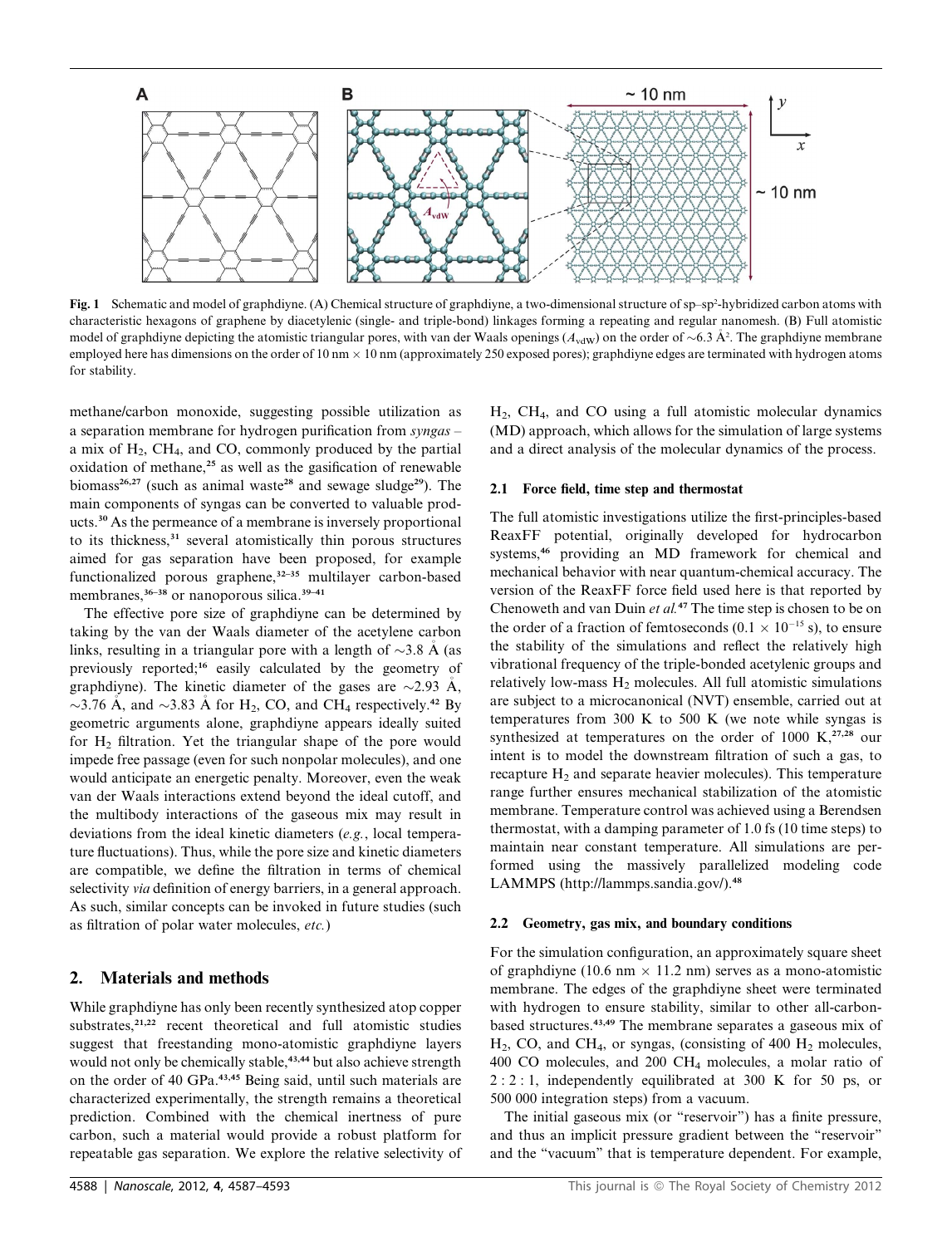at 300 K the reservoir pressure is approximately 5 atm. Using an NVT ensemble for the simulations, volume and temperature were kept constant, and as a result, the pressure at the "reservoir" side (where the bulk of the gas remains) is free to change throughout the simulation(s). This change, however, is minimal, as the pressure is dominated by the much heavier CO and  $CH<sub>4</sub>$ molecules, and the removal of a few  $H_2$  molecules is effectively negligible. Indeed, even at 500 K, less than  $10\%$  of the total  $H_2$ molecules pass the membrane (less than 1% of the gas admixture by weight). Attempting to maintain constant reservoir pressure with a finite number of atoms effectively prescribes a necessary reservoir size (such that the removal of  $H_2$  does not cause great changes in pressure) as well as a limiting simulation time (such that the amount of removed  $H_2$  does not greatly change the relative concentration). Compared to experimental values, the ratio of methane used here is larger than typical, depending on the syngas source. $27,28$  Due to the prevalence of the simple reaction pathway  $C + H_2O \rightarrow CO + H_2$  in the pyrolysis of biodiesel for example,<sup>27</sup> a 1 : 1 molar ratio of  $H_2$  and CO, with the combination thereof constituting the majority of the gaseous mix, is deemed sufficient to delineate chemical permittivity. Boundaries are periodic at the limits of the graphdiyne plane, and fixed normal to the plane (depicted in Fig. 2). The upper/ lower boundaries induce a harmonic force, such that the molecules reflect back towards the system upon contact.

## 3. Results and discussion

#### 3.1 Temperature dependence

Upon simulation at finite temperature (300 K), hydrogen molecules are able to intermittently traverse the graphdiyne membrane, while the larger CO and CH4 molecules are impeded. Not all  $H_2$  molecules successfully pass through the pores, suggesting a nominal energy barrier. A recent investigation reported a density functional theory (DFT) and transition state theory (TST) study on gas diffusion through graphdiyne,<sup>16</sup> and provided the first predictions of the hydrogen diffusion rate and selectivity to CH4/CO. However, due to the limitations of DFT, only the energy required for single molecules directly traversing a graphdiyne pore was delineated. Indeed, the energy barriers for  $H_2$ , CO and CH4 passing through the graphdiyne pores were computed to be 0.10, 0.33 and 0.72 eV, respectively.<sup>16</sup> This barrier for  $H_2$ diffusion is relatively surmountable compared to  $CH<sub>4</sub>/CO$ , and is much smaller than that across the previously published porous graphene (on the order of 0.2 eV to 0.6 eV (ref. 32–35)). Currently, the mechanical behavior of a much larger system of graphdiyne–syngas, as well as the potential limiting effects of a mixed gaseous system (e.g., involving  $H_2$ –CO–C $H_4$  interactions) remains unknown and requires system scales larger than accessible by DFT, suggesting the full atomistic molecular modeling approach hence undertaken. Rather than characterizing the energy barriers of individual molecules in isolation and extrapolating the selectivity and gas diffusion rate via transition state theory,<sup>16,38</sup> full atomistic molecular modeling allow the explicit measurement of diffusion rates across a range of finite temperatures in larger systems (albeit still limited to nanoscale dimensions). As such, an atomistic model more accurately

represents the stochastic nature of the physical system, providing a statistical range of values.

Commonly, Knudsen diffusion<sup>50</sup> or molecular (Fickian) diffusion<sup>51</sup> is used to quantify gas separation as most membranes with finite thickness consist of relatively long pores (compared to molecular diameter), and the mean free path of a traversing molecule is a more relevant metric to describe permittivity.<sup>52</sup> Here, the filtration process consists of a single molecule traversing a mono-atomistic membrane, theoretically described by single, finite and constant energy barrier at the pore (dependent on the target molecule). As such, diffusion can be successfully described by an Arrhenius relation, where  $A = A_0 \exp[-E_0/\sqrt{E_0}$  $k_{\text{B}}T$ , for which A is the diffusion rate,  $A_0$  is the diffusion prefactor,  $E_0$  the energy required to permeate (depicted schematically in Fig. 3A),  $k_B$  the Boltzmann constant, and T the temperature. In general, the Arrhenius relation accounts for the temperature dependence on reaction rates. Here, we amend the general relation to account for the discrete kinetic energy of each molecule (where  $2K = mv^2$ ) and the relation between temperature and kinetic energy is simply:

$$
k_{\rm B}T = 2\bar{K}/(3N). \tag{1}
$$

Here,  $\overline{K}$  indicates the average kinetic energy of a sample of molecules, N. Due to the assignment of atomistic velocities and fixed thermostatting, the above relation holds for any arbitrary subset of molecules. Rearranging as a function of temperature:

$$
\frac{1}{k_{\rm B}T} = -\frac{3N}{2E_0} \ln\left(\frac{A}{A_0}\right) = -\frac{3N}{2E_0} \ln(\eta) + C(A_0, E_0),\tag{2}
$$

where C is a fitted constant, a function of  $A_0$  and  $E_0$ . Here, we explicitly calculate  $\eta$  in terms of the mass flux (g cm<sup>-2</sup> s<sup>-1</sup>) by determining the total number of  $H_2$  molecules passing through the graphdiyne membrane for variations in temperature (example shown in Fig. 3B for  $T = 500$  K). We further note that the mass flux,  $\eta$ , is not a direct measure of successful passages (e.g., the energy barrier defined by permeating a single molecule through a single pore). Rather,  $\eta$  captures the quantity of H<sub>2</sub> that completely escapes interaction with the graphdiyne plane and thus successfully isolated from the syngas–membrane system. For example, a  $H_2$  molecule may pass through the plane, reverse trajectories (due to thermal fluctuations) and permeate back to the syngas "reservoir" – while successfully overcoming the energy barrier, the molecule has not been isolated.

To measure the flux, the system is subject to finite temperature for a time period of 50 ps, and the number of hydrogen molecules, n, successfully escaping calculated. Again, aside from computational efficiency, a relatively short time period is used as, upon separation through the membrane, there is less concentration of  $H<sub>2</sub>$  (due to the fixed number of atoms/molecules within the system) among the syngas. Simulations are repeated four times for each temperature (300 K, 350 K, 400 K, 450 K, and 500 K) to attain statistical variation, and an average flux,  $\bar{\eta}$ , determined. The determined mass transfer ranged from  $\bar{\eta} \approx 7.3$  g cm<sup>-2</sup> s<sup>-1</sup> at 300 K to  $\bar{\eta} \approx 9.4$  g cm<sup>-2</sup> s<sup>-1</sup> at 500 K – an increase of approximately 30%. Temperature dependence is determined by plotting  $1/k_BT$  versus  $\ln(\eta)$  (see Fig. 3C). From the relation given (eqn (2)), the energy barrier per hydrogen molecule is calculated to be approximately  $0.11 \pm 0.03$  eV, in close agreement with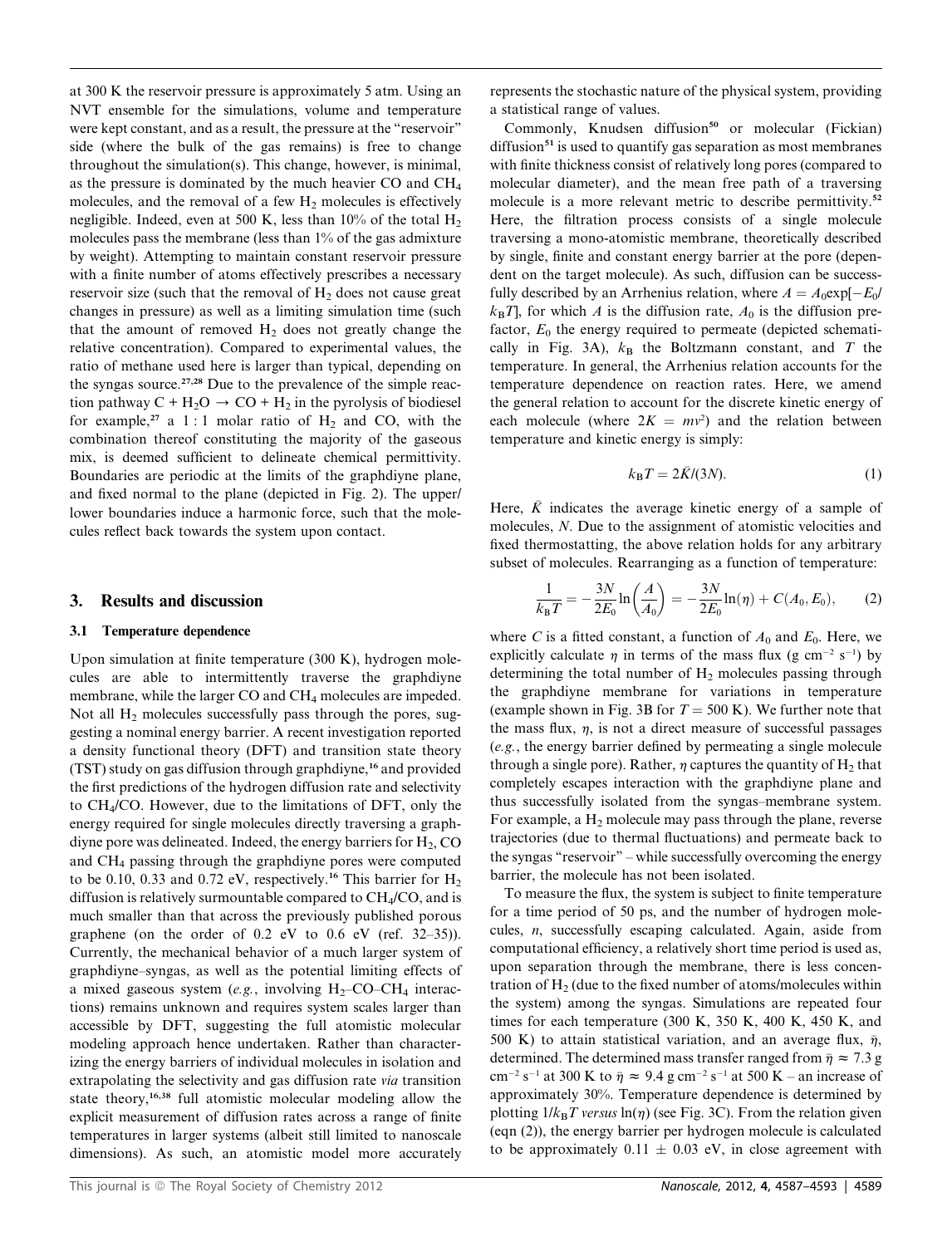

Fig. 2 Schematic and model of membrane–gas system. (A) For the simulation, a sheet of graphdiyne (10.6 nm  $\times$  11.2 nm) serves as a monoatomistic membrane, separating a gaseous mix of  $H_2$ , CO, and CH<sub>4</sub> from a vacuum (consisting of 400 H<sub>2</sub> molecules, 400 CO molecules, and 200 CH4 molecules). Boundaries are periodic at the limits of the graphdiyne plane, and fixed normal to the plane. The upper/lower boundaries induce a harmonic force, such that the molecules reflect back towards the system upon contact (closed system). During simulation, the number of hydrogen atoms that permeate across the membrane are used to calculate

previous DFT results (0.10 eV). The small deviation can be attributed to the thermal fluctuations of both the passing  $H_2$ molecule and graphdiyne sheet. It is noted however that this "ground state energy barrier",  $E_0$ , is the energy barrier for this system (syngas at 5 atm separated from a vacuum, with a  $H_2$ : CO : CH<sub>4</sub> ratio of 2 : 2 : 1). Depending on the stoichiometry and imposed boundary conditions, what constitutes the ''ground state conditions'' may vary. We further discern, from the temperature–kinetic energy relation (eqn (1)), within a range of 300 K to 500 K, the kinetic energy of molecules of CO and CH<sub>4</sub> is on the order of 0.08–0.13 eV and 0.20–0.32 eV, respectively – inadequate to surmount the energy barriers previously reported (0.33 and 0.72 eV (ref. 16)), even assuming marginal stochastic variation in molecular velocities. In terms of kinetic energy, it would require temperatures on the order of 1100 K to 1300 K to provide CO and CH4 sufficient energy to traverse the membrane (on the order of the temperatures required for syngas synthesis $27,28$ ), significantly increasing the energetic input for efficient filtration. Hydrogen, in contrast, can successfully diffuse at near-atmospheric (or room) temperatures ( $\sim$ 300 K).

#### 3.2 Force dependence

Aside from variation in temperature, we further consider that the system can be potentially driven towards the membrane, which serves to decrease the energy barrier for passage (similar to Bell's model<sup>53,54</sup> applied to the unfolding of proteins,<sup>55,56</sup> for example) by:

$$
A(f) = A_0 \exp\bigg[-\frac{E_0 - f \cdot x}{k_B T}\bigg].
$$
 (3)

By smartly selecting the driving force,  $f$ , the energy barrier for  $H_2$  and CO or CH<sub>4</sub> can be surmounted by design (depicted in Fig. 4A and B), allowing the selective isolation of  $H_2$ , CO, and/or CH4. Rearranging as a function of force yields:

$$
f = \frac{k_{\rm B}T}{x}\ln(\eta) + C(A_0, E_0, x, T). \tag{4}
$$

where again, C is a constant dependent on  $A_0$ ,  $E_0$ , x, and T. For this case, a constant temperature of 300 K is used, such that  $k_BT$ (or, similarly, the kinetic energy,  $K$ ) is a constant. Again, we note that the force effectively adds a bias to the system ground state, and is dependent on initial conditions (volume, temperature, stoichiometry, etc.). As an initial estimate of necessary force magnitude, from the aforementioned DFT study, the distance required to escape interaction with the graphdiyne sheet is on the order of 4 Å for H<sub>2</sub>. Letting  $f \cdot x = E_0$ , and  $x \approx 4$  Å results in a force on the order of 0.025 eV/A (approximately 40 pN) to facilitate permeation of hydrogen (in the absence of temperature). As  $H_2$  intermittently exceeds the energy barrier in the absence of force (e.g.,  $\eta \approx 7$  g cm<sup>-2</sup> s<sup>-1</sup> at a finite temperature of 300 K), the necessary force is less than the calculated value of approximately 40 pN (indeed, all  $H_2$  would pass at such a high applied force). During simulation, forces were added to the

the mass flux,  $\eta$ . (B) Side view of full atomistic model (initial conditions at  $t = 0$ ). (C) Bottom view (from below graphdiyne membrane) of full atomistic model (initial conditions at  $t = 0$ ).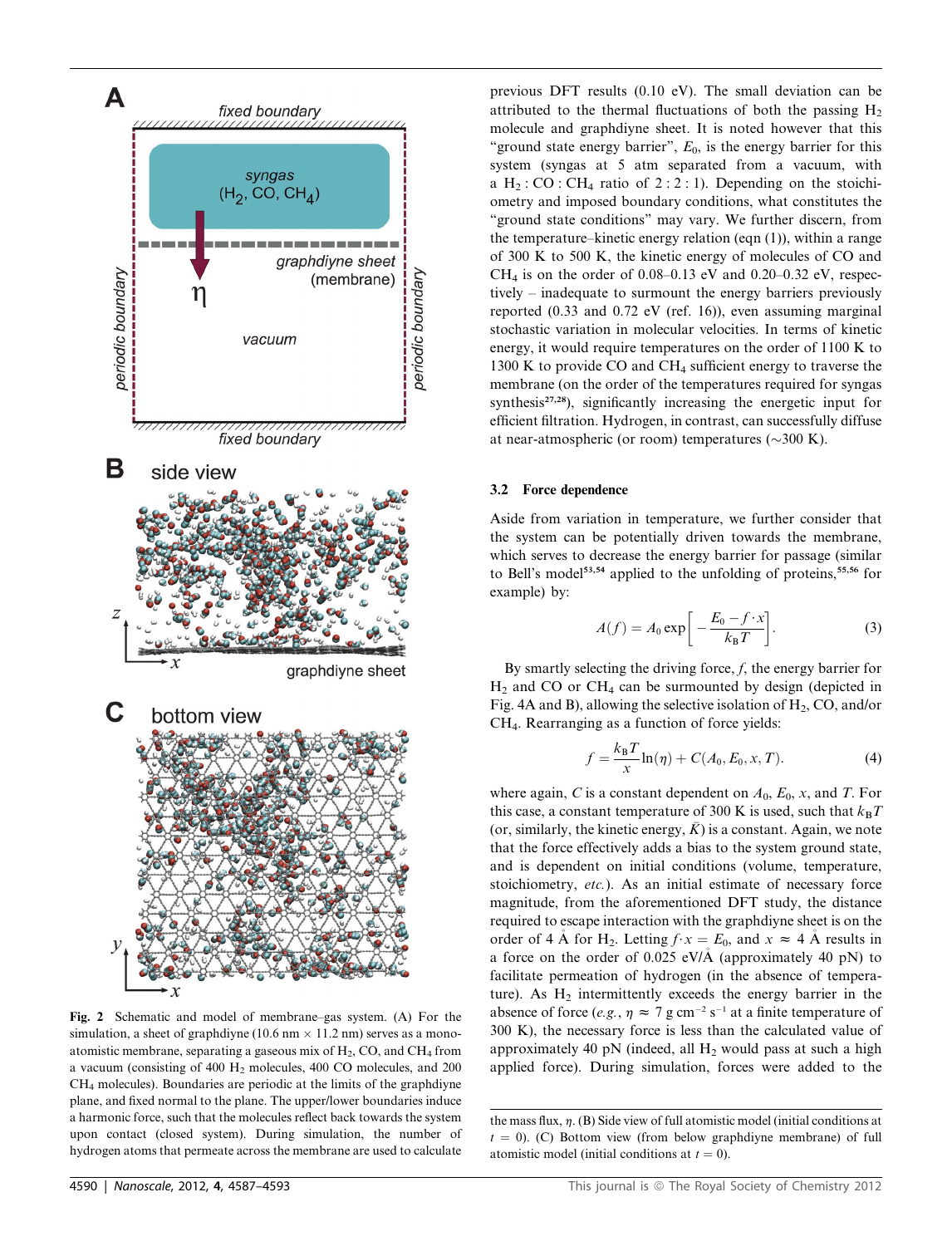

Fig. 3 Temperature variation and energy barrier calculation. (A) Schematic of the energy barrier required for  $H_2$  to successfully pass through graphdiyne; basis of the Arrhenius relation. (B) Simulation snapshot for T  $=$  500 K,  $t = 30$  ps,  $n \approx 30$  H<sub>2</sub> molecules. (C) Temperature dependence on flux,  $\eta$ . Simulations are repeated at temperatures of 300 K, 350 K, 400 K, 450 K, and 500 K (crosses) to attain statistical variation, and an average flux,  $\bar{\eta}$  (T) determined (circles). From the relation given in eqn (2), the energy barrier per hydrogen molecule is calculated to be approximately  $0.11 \pm 0.03$  eV (variance of fit depicted by dashed lines).

molecules on the order of 0.5 to 3.0 pN to represent a controlled pressure gradient within a range of approximately 100 to 500 kPa (by a virial assumption that  $\Delta P = V^{-1} \sum \hat{r}_z f$ , where  $\hat{r}_z$  is the



Fig. 4 Variation of applied force at constant temperature (300 K). (A) Application of addition force can reduce the energy requirement to traverse the graphdiyne membrane, allowing the potential for selective filtration at critical force levels. (B) Simulation snapshot for  $T = 300$  K and a molecular force of  $f \approx 70$  pN. Both CO and CH<sub>4</sub> successfully pass the membrane along with  $H_2$ . All hydrogen is driven through the membrane. (C) Investigation of smaller force regime (up to approximately 3 pN) to quantify enhancement of hydrogen diffusion under nominal forces (no passage of CO/CH4). Mass flux increased from approximately 7 g cm<sup>-2</sup> s<sup>-1</sup> (f = 0) to 20 g cm<sup>-2</sup> s<sup>-1</sup> (f = 2.8), representing a marginal pressure difference,  $\Delta P$ , of 500 kPa ( $\sim$ 5 bar). The escape distance for hydrogen, x, is calculated to be  $9.5 \pm 1.4$  Å.

unit vector in the direction of the applied force), to enhance successful permeation (Fig. 4C).

As anticipated, nominal additional force resulted in a higher yield of H<sub>2</sub>, increasing the flux,  $\eta$ , from  $\sim$ 10 g cm<sup>-2</sup> s<sup>-1</sup> at  $f \approx$ 0.7 pN to  $\sim$ 20 g cm<sup>-2</sup> s<sup>-1</sup> at  $f \approx$  2.8 pN. Moreover, the escape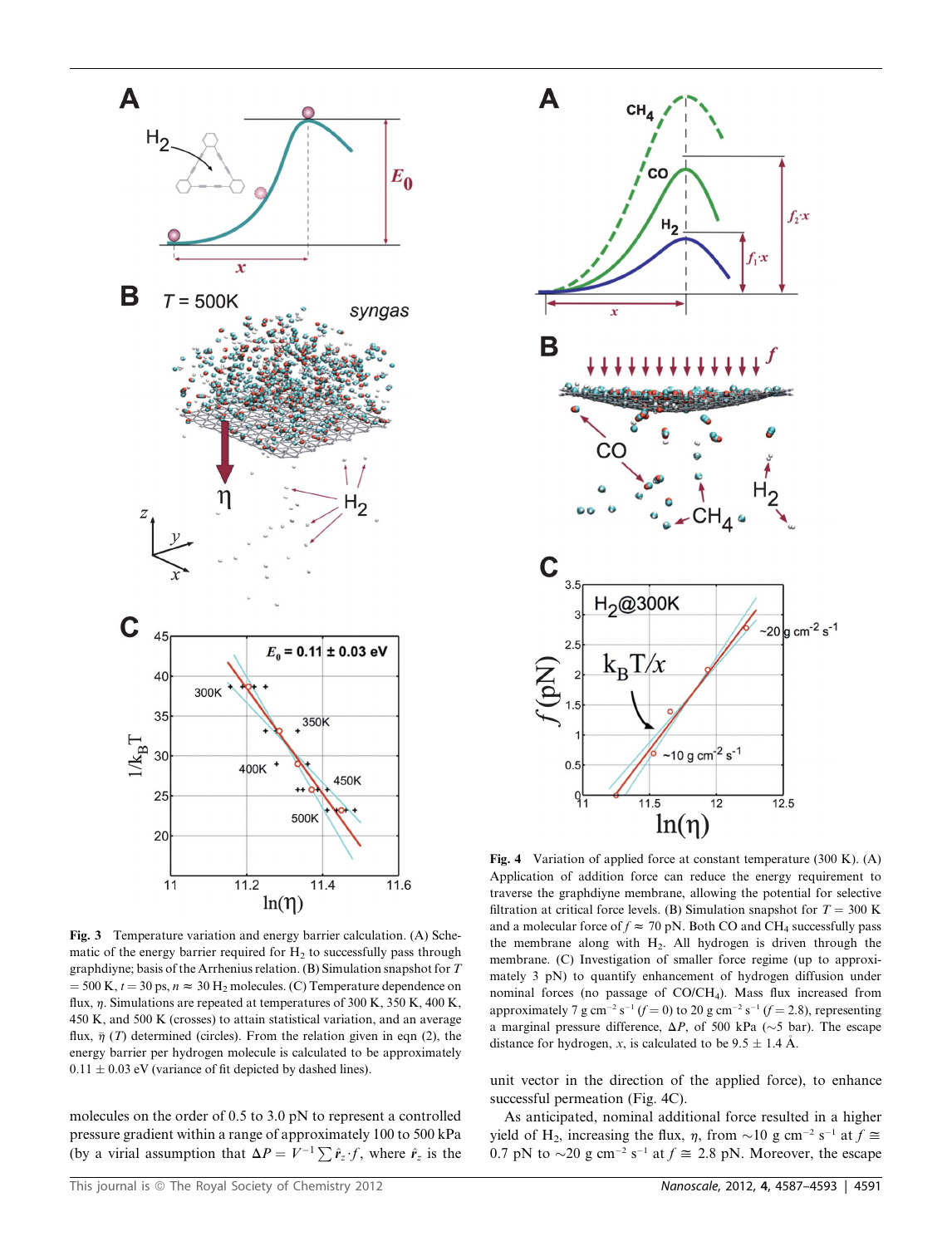distance for hydrogen, x, was calculated to be  $9.5 \pm 1.4$  Å, larger than previously reported – however, due to the larger fluctuating graphdiyne system, the presence numerous gas molecules, and the definition of isolation, it is expected the membrane influence (represented by  $x$ ) would increase. At an applied force of  $\sim$ 14 pN, almost all of the hydrogen was successfully removed from the initial syngas mix while  $CO/CH<sub>4</sub>$  where still impeded. While delineation of rates becomes difficult to quantify (due to all H2 molecules passing in the limited molecular sample), applied force was incrementally increased until both CO and CH4 successfully traversed the membrane. At a critical force range of approximately 55 to 70 pN, CO molecules began to pass the graphdiyne sheet, while a higher range of 70 to 85 pN was required to initial permeation of CH4. Assuming an escape distance, x, of similar magnitude to hydrogen  $(\sim 10 \text{ A})$ , and the kinetic energy at 300 K, the energy barriers can be estimated (where  $E_0 \cong K + f \cdot x$ ), resulting in 0.42 to 0.52 eV for CO and 0.54 to 0.72 eV for CH4, again, in close agreement with previously reported DFT results (0.33 eV and 0.72 eV for CO and CH4 respectively<sup>16</sup>). Using the same virial pressure calculation, these critical forces are equal to pressure differences on the order of 200 MPa – much higher than required for hydrogen gas. Once more, hydrogen is successfully diffused at near-atmospheric pressures ( $\sim$ 100 kPa). It is noted, however, that for all cases, the graphdiyne sheet maintained structural integrity, suggesting that even high pressure separation could be mechanically feasible (while requiring significantly more work to achieve).

Regardless of the current imposed conditions (e.g., molar concentration of gases), the additional force can be considered an energetic bias in addition to the finite temperature existing pressure difference (between the ''reservoir'' and the ''vacuum''), both of which can serve to enhance hydrogen permittivity. While such a bias effectively (and predictably) decreases the energy barrier, a one-to-one mapping this effect into physical conditions is more challenging (e.g., a pressure gradient would not impose constant forces on each individual molecule). The key result is that very little ''push'' is required (from an energetic perspective) to enhance hydrogen filtration while segregating heavier molecules, on the order of hundreds of kPa. In effect, the addition of force (or pressure) quantifies the margin of variation which one can filter hydrogen (another route, of course, being direct control of temperature, also coupled with the gas pressure). Being said, an effective applied (and additional) pressure difference of  $\sim$ 1 atm seems more energetically efficient than a temperature increase of  $\sim$ 200 K (with comparable results).

#### 4. Conclusion

Here, full atomistic molecular dynamics was employed to observe the mechanism of diffusion of hydrogen molecules at physical time scales and at finite temperatures and pressures, allowing for the direct calculation of mass flux under stochastic conditions. We have shown that, due to an intrinsic nanomesh structure, atomistically large sheets of graphdiyne can be potentially employed as a successful membrane for hydrogen gas separation from a combined system of hydrogen, carbon monoxide and methane – a gaseous admixture otherwise known as syngas. Complementary to previous DFT investigations,<sup>16</sup> we have shown that the necessary energy for  $H_2$  to traverse

a graphdiyne sheet can be attained at standard temperature and pressure (STP) conditions ( $\sim$ 300 K and  $\sim$ 100 kPa), suggesting minimal energetic cost for such a membrane. By using finite temperature MD simulations across a temperature range of 300 K to 500 K, we further indicate that graphdiyne acts as a barrier to CO and CH4 molecules. Permeation of hydrogen can be successful described by the temperature-dependent Arrhenius relation and extended to account for the application of force, in a manner analogous to Bell's model, facilitating hydrogen separation, and allowing the filtration of both carbon monoxide and methane at defined pressure levels. In addition, for gas separation applications, one of the critical issues is the mechanical stability of membrane subject to repeatedly imposed pressure differences. Such a concern is negated due to mechanical stability of graphdiyne. Variation of pressure can trigger selective permeation of syngas, acting as filter for  $H_2$ , or allowing the passage of CO and CH4. Being said, the promise of monoatomistic membranes still remains a challenge – even if graphdiyne is highly selective of hydrogen, one cannot expect a successful filtration system with  $100 \text{ nm}^2$  membranes. As  $H_2$ purification is a vital step for the realization of a clean energy economy, combined with recent success synthesis of graphdiyne, such computational results lay the groundwork for compelling new set of experiments that may test the limits of hydrogen selectivity and novel up-scaling of such molecular filtration techniques.

#### Acknowledgements

This work was supported by the MRSEC Program of the National Science Foundation under award number DMR-0819762. The calculations and the analysis were carried out using a parallelelized LINUX cluster at MIT's Laboratory for Atomistic and Molecular Mechanics (LAMM). Visualization has been carried out using the VMD visualization package.<sup>57</sup>

#### References

- 1 M. Shah, M. C. McCarthy, S. Sachdeva, A. K. Lee and H. K. Jeong, Ind. Eng. Chem. Res., 2012, 51, 2179–2199.
- 2 S. T. Meek, J. A. Greathouse and M. D. Allendorf, Adv. Mater., 2011, 23, 249–267.
- 3 J. R. Li, R. J. Kuppler and H. C. Zhou, Chem. Soc. Rev., 2009, 38, 1477–1504.
- 4 T. C. Bowen, R. D. Noble and J. L. Falconer, J. Membr. Sci., 2004, 245, 1–33.
- 5 J. Caro and M. Noack, Microporous Mesoporous Mater., 2008, 115, 215–233.
- 6 M. Ulbricht, Polymer, 2006, 47, 2217–2262.
- 7 H. Lin and B. D. Freeman, J. Membr. Sci., 2004, 239, 105–117.
- 8 W. R. Yang, P. J. Lopez and G. Rosengarten, Analyst, 2011, 136, 42– 53.
- 9 A. Mecke, C. Dittrich and W. Meier, Soft Matter, 2006, 2, 751–759.
- 10 D. L. Gin and R. D. Noble, Science, 2011, 332, 674–676.
- 11 K. S. Novoselov, A. K. Geim, S. V. Morozov, D. Jiang, Y. Zhang, S. V. Dubonos, I. V. Grigorieva and A. A. Firsov, Science, 2004, 306, 666–669.
- 12 A. K. Geim and K. S. Novoselov, Nat. Mater., 2007, 6, 183–191.
- 13 A. Hirsch, Nat. Mater., 2010, 9, 868–871.
- 14 F. Diederich and M. Kivala, Adv. Mater., 2010, 22, 803–812.
- 15 M. M. Haley, Pure Appl. Chem., 2008, 80, 519–532.
- 16 Y. Jiao, A. J. Du, M. Hankel, Z. H. Zhu, V. Rudolph and S. C. Smith, Chem. Commun., 2011, 47, 11843–11845.
- 17 L. D. Pan, L. Z. Zhang, B. Q. Song, S. X. Du and H. J. Gao, Appl. Phys. Lett., 2011, 98, 173102.